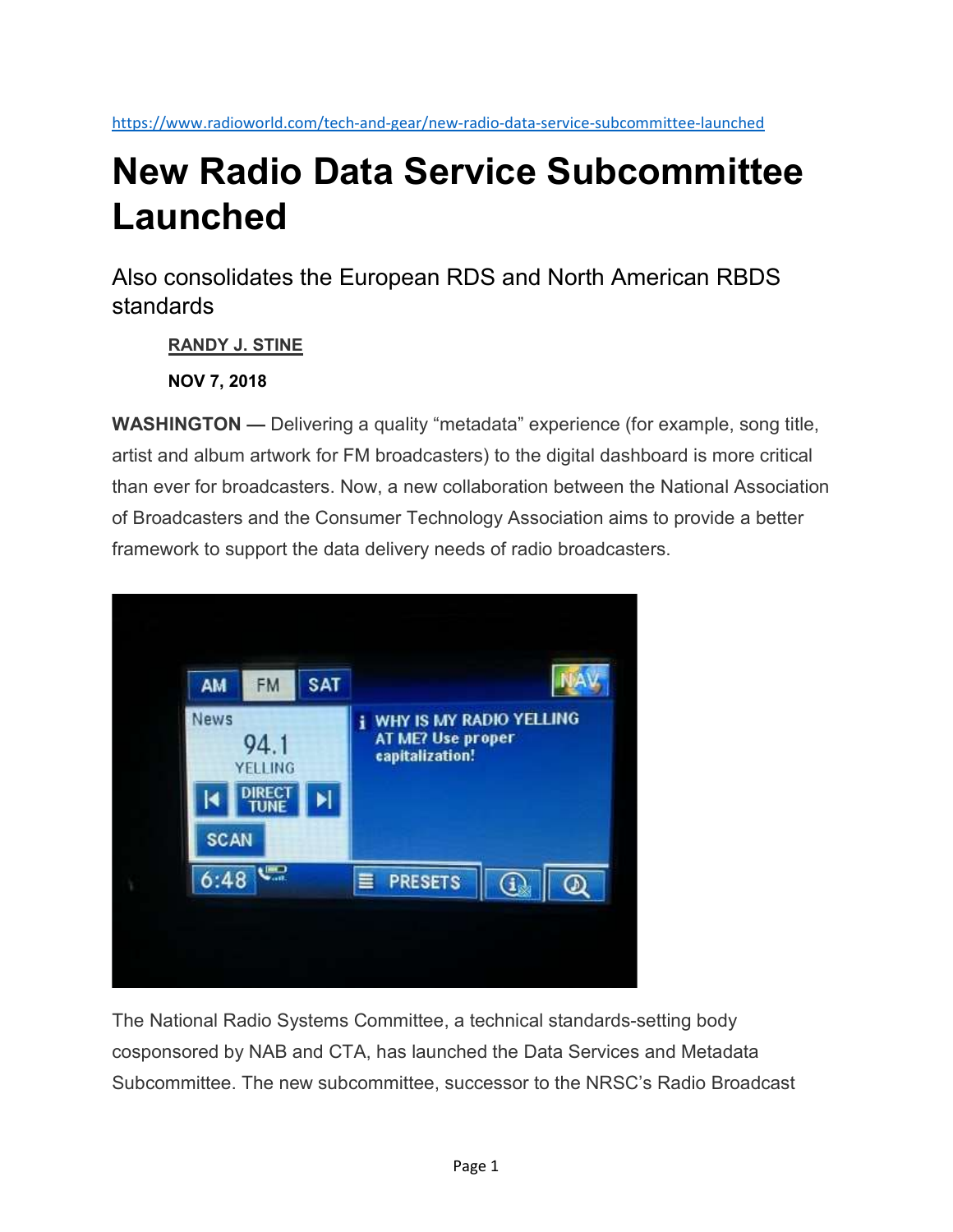Data Systems subcommittee, is chaired by Dan Mansergh, chief technology officer for KQED Inc.

The RDS communications protocol, which allows FM radio stations to incorporate inaudible signals into their broadcasts on a 57 kHz subcarrier, was introduced in the U.S. in 1993 to add data capability but also with hopes to eventually increase revenues through non-traditional services. Since then, radio frequency subcarrier usage and wireless data distribution has grown in this country, observers say. CTA does not track how many vehicles on the road in this country have RDS capability, but it has become commonplace on newer vehicles.

One area the group plans to explore is data broadcasting applications associated with Emergency Alerts, with the goal of helping broadcast engineers understand and deploy the best alerting infrastructure possible, according to a press release.

With the creation of the new committee also comes the consolidation of the European RDS and North American RBDS Standards, according to the NRSC.

Radio World interviewed Mansergh, NAB Vice President of Advanced Engineering David Layer and CTA Senior Director of Technology and Standards Mike Bergman about the new subcommittee and what brought about the need for the change. Their emailed replies to our questions follow.

Radio World: Why the change in subcommittees at this point, and how long has it been in discussion?

David Layer: In 2016, the NRSC and the RDS Forum (the group which manages the European version of the RDS Standard) agreed to incorporate the provisions of the NRSC-4 Standard (originally adopted as the RBDS Standard) unique to North America into the IEC version of the RDS Standard (IEC 62106).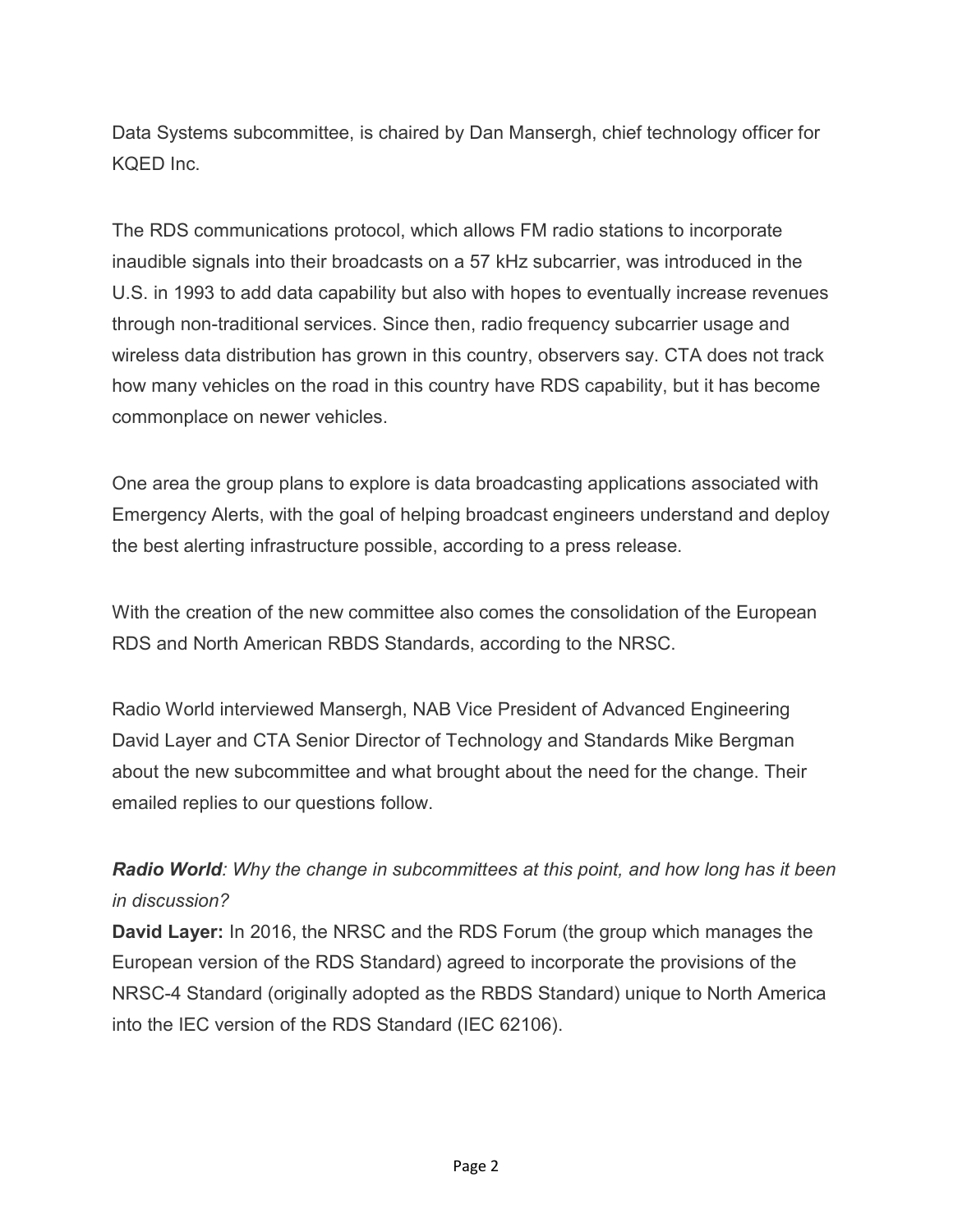The NRSC has been managing the U.S. version of RDS, referred to as the RBDS Standard. The RDS Forum manages the European equivalent, and there were relatively few differences between the two standards. This consolidation of the European RDS and North American RBDS standards is a long-discussed goal and has the advantage of making all RDS/RBDS information available in a single document.

One reason that the NRSC and RDS Forum were discussing this possibility at this time is that the RDS Forum has been undertaking a significant updating and revising of IEC 62106, partly to add RDS2 to that standard. As part of this revision, the RDS standard document was split into seven separate parts, and it became clear that it would be a straightforward matter to create an additional part containing the provisions specific to North America.

Based upon this plan, the NRSC and RDS Forum worked together to create the North America-specific "Part 7" of the updated IEC 62106, and in April 2018 the RBDS Subcommittee adopted this Part 7 document and authorized its incorporation into the IEC Standard. Note that until final adoption of the IEC document by the IEC, the current NRSC-4 Standard remains in effect.

Further, broadcasters have been implementing other methods for transmitting station, artist, title and other information with the audio program, in addition to RDS. First, HD Radio with its own rich metadata capabilities, and then internet streaming, came along to supplement the broadcaster toolkit. Consequently, the work in the RBDS Subcommittee has been increasingly broadened beyond the RDS transport.

Given that the NRSC's version of the RDS Standard will soon be retired, it was an opportune time to consider re-naming and re-chartering the RBDS Subcommittee as the Data Services and Metadata Subcommittee.

RW: So the RBDS subcommittee is gone, but do all RBDS subcommittee standards and guidelines for RDS in this country remain in place?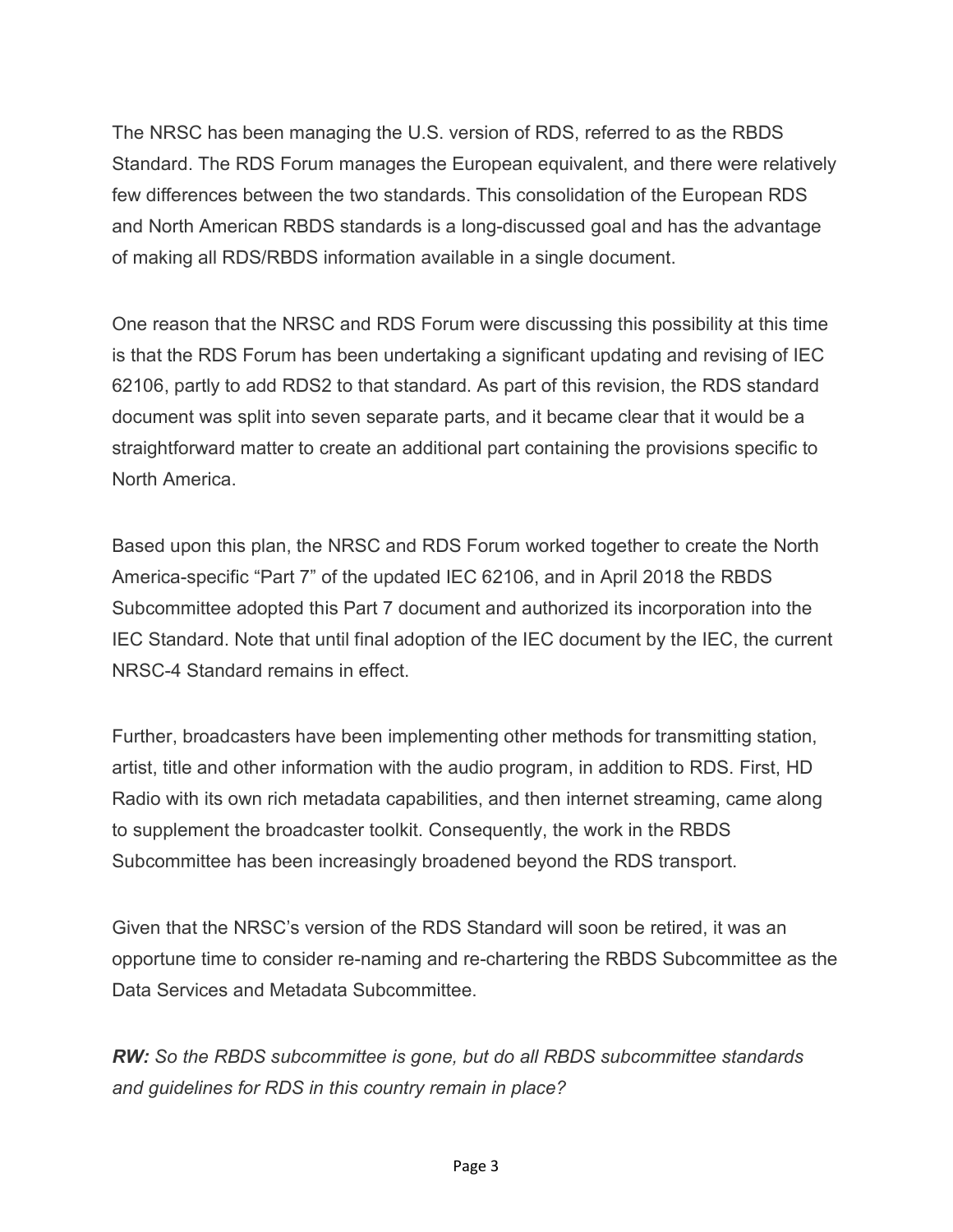Layer: All of the documents that fell within the purview of the RBDS Subcommittee will now fall within the purview of the DSM Subcommittee. The only document that will be retired is the NRSC-4 Standard, and that will happen when the updated version of IEC-62106 is given final approval (expected to occur by the end of 2018).

### RW: What will be the focus of the DSM subcommittee?

**Dan Mansergh:** The DSM subcommittee will focus on the digital information that radio broadcasters send to their audiences via various data transmission technologies in use today. Like its predecessor, it is a technical body that will develop guidelines and standards related to these services and technologies.

RW: You say in the joint press release announcing the changes that "more methods are deployed to transmit data beyond RDS." What other methods are you talking about? Mansergh: Since the introduction of RDS, there have been two principal additional methods employed to transmit data to radio receivers: digital radio (HD Radio in North America, with other technologies in use elsewhere) and hybrid radio (over-the-air plus internet protocol). The DSM subcommittee will consider these methods of data transmission and others that evolve over time.

Note that regarding HD Radio, while the DSM subcommittee may consider data services and metadata over HD Radio signals, the DRB subcommittee will continue to have purview over the NRSC-5 standard as well as HD Radio developments pertaining to the transmission of digital radio signals.

RW: Beyond the predictable broadcasting song title, artist information, station IDs, what types of things are radio stations doing with their RDS displays? For example, alarms, notifications, commercial messaging, couponing and EAS.

Mike Bergman: Data transmission over RDS is expected to focus on basic information like station information, song title and artist and program service (including genre). There are more capabilities in the RDS technology suite, but these are the most popular with broadcasters and the ones best supported by hardware.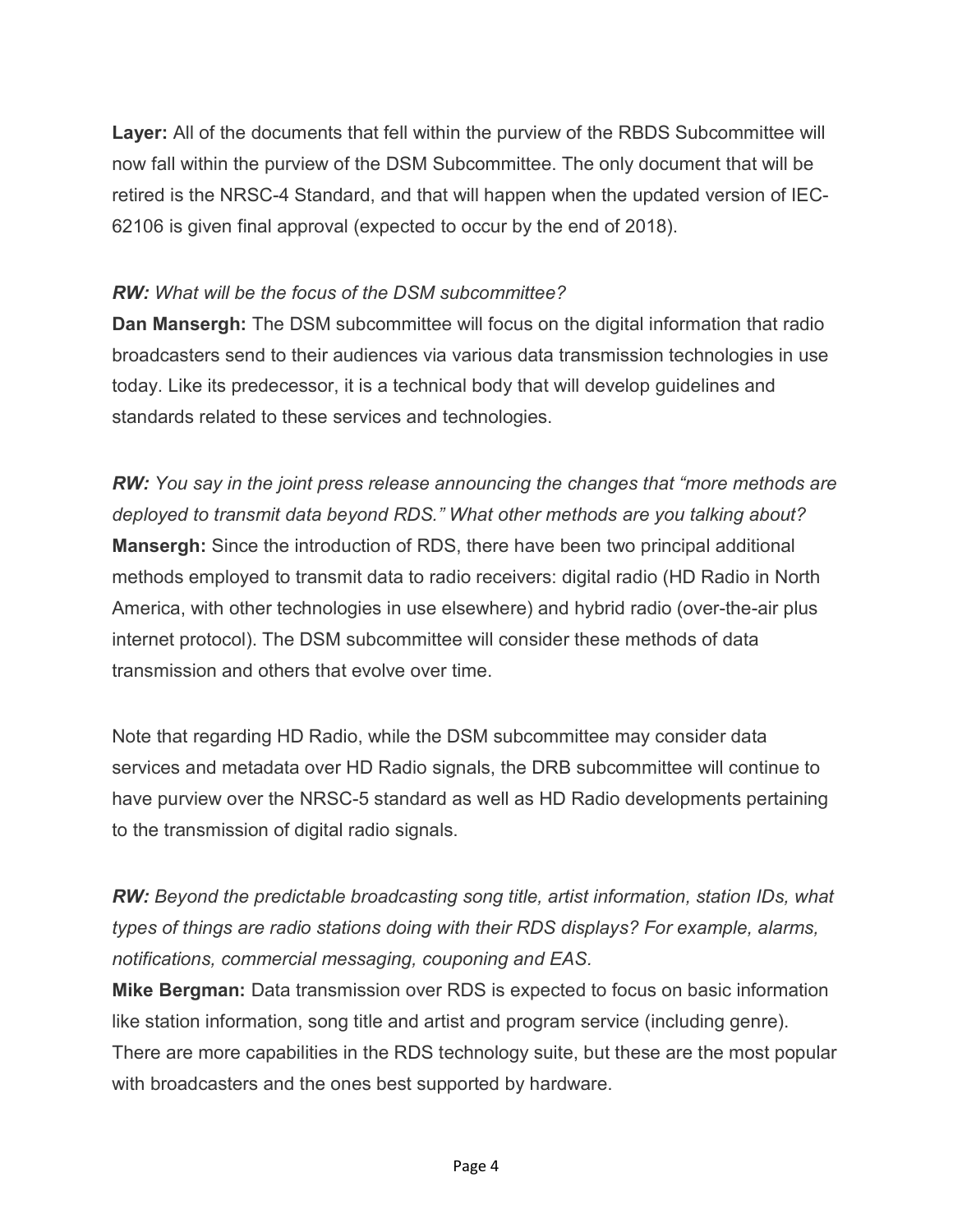In addition, one of the most important bits of information sent over RDS is the program information code, since this is used to help identify a radio signal's internet information (using RadioDNS), which is used in hybrid radio receiver implementations.

## RW: How do you envision data delivery for radio broadcasters could change in the next decade?

Bergman: Using hybrid radio technology, one of the main improvements to terrestrial radio services will revolve around the use of interactivity with listeners. Radio has always been primarily a one-way medium, but by bringing internet connectivity to receivers, listeners will have many more opportunities to interact with radio stations.

Likewise, radio stations will have an opportunity to know more about their listeners, not just who they are but where they are, and by knowing this will have the ability to better target content and advertising that is highly relevant.

# RW: How does DSM's work figure to impact the NAB's efforts to collaborate with automakers on the digital dashboard of the future?

Layer: NAB's auto initiative does not presently intersect with the work of the NRSC.

RW: Is it possible DSM's work will have ties to any autonomous vehicle development by automakers?

Layer: The DSM subcommittee is not likely to focus on a project strictly related to autonomous vehicle development in the near future.

RW: How many members make up the DSM subcommittee? Mansergh: You can find a list of DSM subcommittee members here: www.nrscstandards.org/committees/dsm/dsm-member-list.pdf.

The members of the RBDS Subcommittee are generally supportive of the change and look forward to continuing their work and expanding to new areas of interest within the expanded scope of the new DSM Subcommittee.